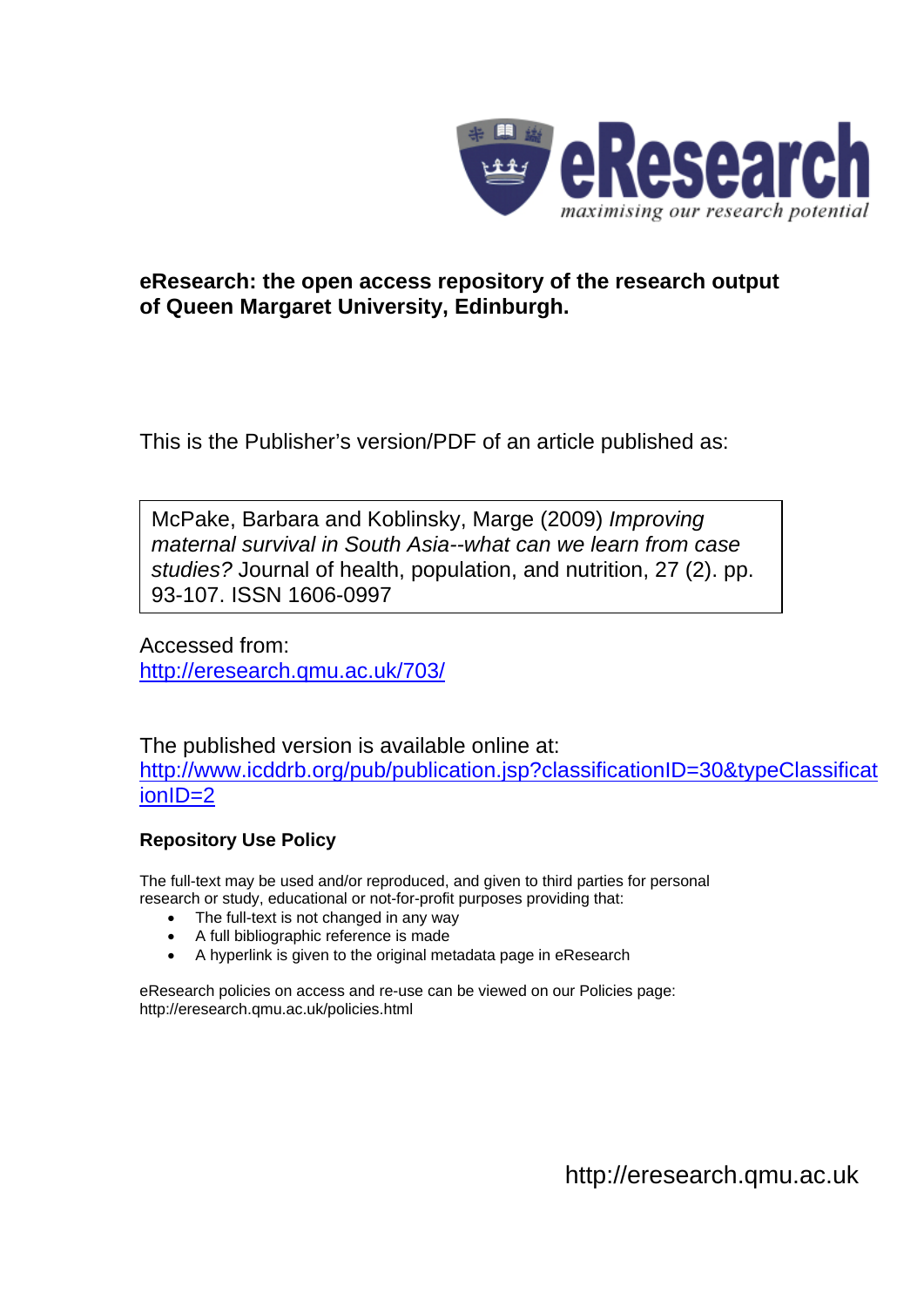# **Improving Maternal Survival in South Asia—What Can We Learn from Case Studies?**

### Barbara McPake<sup>1</sup> and Marge Koblinsky<sup>2</sup>

1 Institute for International Health and Development, Queen Margaret University, Queen Margaret University Drive, Musselburgh, East Lothian, EH21 6UU, UK and <sup>2</sup>John Snow Inc., 1616 Ft Myer Drive, Arlington, Virginia 22205, USA

#### **ABSTRACT**

Technical interventions for maternal healthcare are implemented through a dynamic social process. Peoples' behaviours—whether they be planners, managers, providers, or potential users—influence the outcomes. Given the complexity and unpredictability inherent in such dynamic processes, the proposed cause-and-effect relationships in any one context cannot be directly transferred to another. While this is true of all health services, its importance is magnified in maternal healthcare because of the need to involve multiple levels of the health system, multiple types of care providers from the highly skilled specialist to community-level volunteers, and multiple technical interventions, without the ability to measure significant change in the outcome, the maternal mortality ratio. Patterns can be followed however, in terms of outcomes in response to interventions. From these case studies of implementation of maternal health programmes across five states of India, Pakistan, and Bangladesh, some patterns stand out and seem to apply virtually everywhere (e.g. failure of systems to post staff in difficult areas) while others require more data to understand the observed patterns (e.g. response to financial incentives for improving maternal health systems; instituting available accessible safe blood). The patterns formed can provide guidance to programme managers as to what aspects of the process to track and micro-manage, to policy-makers as to what features of a context may particularly influence impacts of alternative maternal health strategies, and to governments more broadly as to the factors shaping dynamic responses that might themselves warrant intervention.

**Key words:** Maternal health; Maternal mortality; Case studies; Asia, South; Bangladesh; India; Pakistan

#### **INTRODUCTION**

Mechanisms by which maternal health outcomes can be improved are social, not only technical. This point is evident in the case studies presented in this issue of the Journal—technical solutions are well-known, and it is the policy in countries where all the case studies have been done to make safe institutional delivery services available for all births and to provide a structure for referral to adequately-resourced emergency obstetric care (EmOC) in the case of complications. However,

Correspondence and reprint requests should be addressed to: Prof. Barbara McPake Director and Professor Institute for International Health and Development Queen Margaret University Queen Margaret University Drive Musselburgh East Lothian, EH21 6UU UK Email: bmcpake@qmu.ac.uk

for reasons that are largely social—the behaviours of people as planners, managers, care providers, and service users—the reality fails to live up to the policy.

In summing up the case studies presented in this issue of the Journal and focusing on the social arrangements producing different maternal health outcomes in different settings, the reviewer is confronted with unpredictability. Technical solutions can be shown to work, or not to work. A timely blood transfusion will enable the recovery of a woman who would otherwise die in childbirth under given and known conditions. Social 'solutions' of this kind are not available. Strategies that seek to improve access to timely blood transfusion will at best contribute to good outcomes in some cases but not in others, suggesting that lessons cannot be transferred unquestioningly from one context to another.

One difficulty in the application of lessons from one context to another is that the problem may be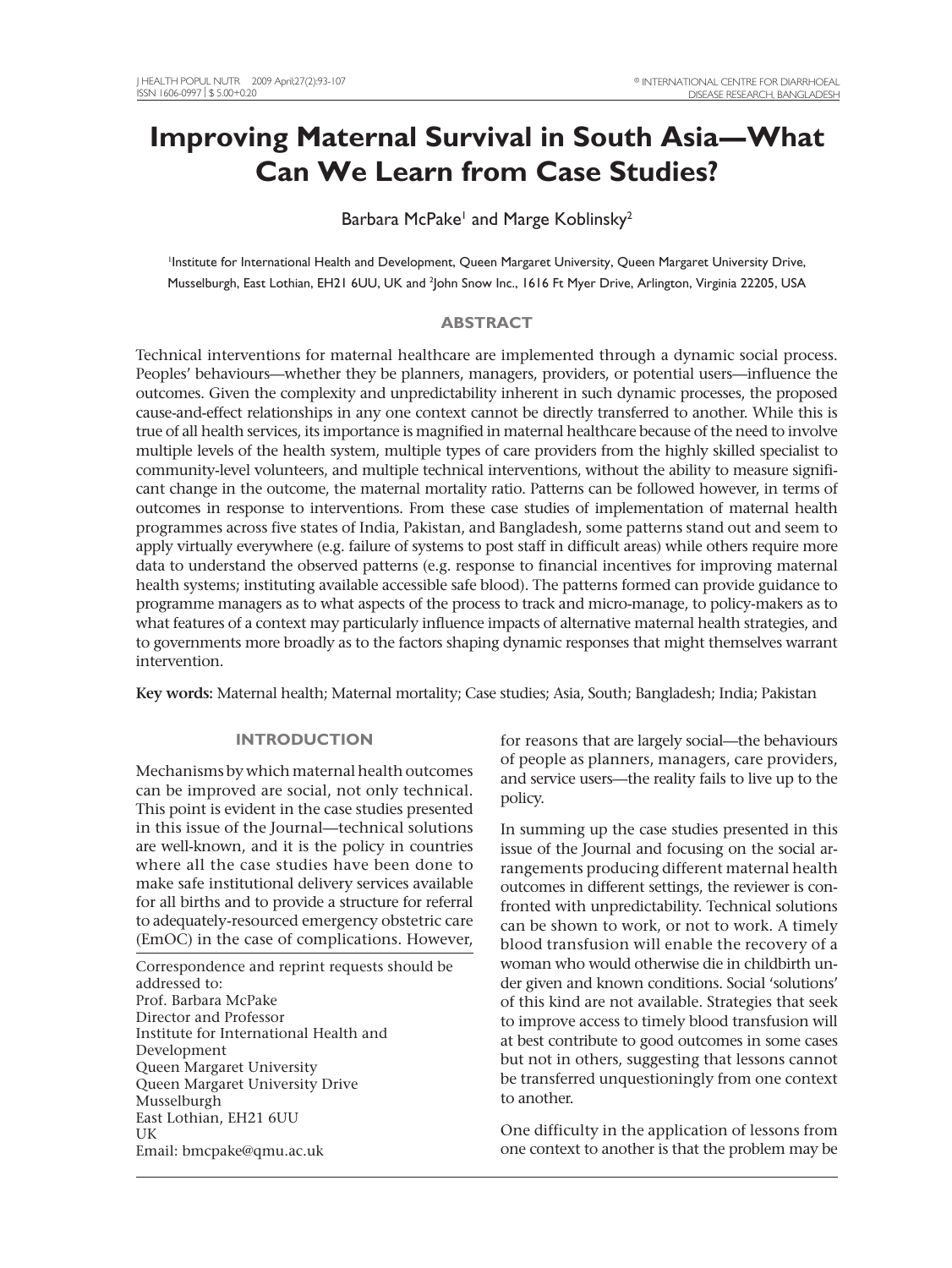only superficially similar (high maternal mortality, for example) rather than similar in detail (failure to use an available maternal health system due to a specific combination of cultural and supply quality factors, for example). Depending on where a solution intervenes in the processes causing the problem, the differences at this more detailed level may be critical.

The country/state-specific case studies included in this issue of the Journal exhibit similarities and differences at different stages of those processes. Figure 1 shows the position of each case study site on a scatter plot of maternal mortality ratio (MMR) and rates of skilled birth attendance and indicates wide divergence in these basic problem indicators. It highlights the gaps between Tamil Nadu, Andhra Pradesh, and Gujarat (MMRs less than 200, skilled attendance at birth above 60%) and Pakistan, Rajasthan, and Bangladesh (MMRs greater than 300, skilled attendance at birth below 40%).

Relatively better situations in Tamil Nadu, Andhra Pradesh, and Gujarat may imply that they have devised solutions that the sites of the other case studies could learn from. These case studies indicate significant progress in indicators (institutional deliveries increased from 20% in 1971 to 99% in 2008 in Tamil Nadu; skilled birth attendance increased from 66% in 1992 to 88% in 1999 in Andhra Pradesh and from 43% in 1992 to 65% in 2006 in Gujarat), and identifiable strategies may appear to have played at least some role in those improvements, for example, the Chiranjeevi Scheme in Gujarat.

There are obvious problems with a straight forward attribution of strategies used in the case studies to their relative maternal health performance. Reliable estimates of MMR are notoriously difficult, and the case studies of Gujarat (3) and India as a whole (7) document widely fluctuating rates, more likely to reflect errors of estimation than fluctuations in deaths themselves. Other case studies would caution against too direct an association between the use of skilled birth attendants (SBAs) and the MMR. In Rajasthan, for example, doubts were highlighted about the ultimate impact on the MMR of the *Janani Suraksha Yojana* (JSY) programme that appears to have dramatically increased the use of SBAs but perhaps neglected to assure the quality of care in the process (5). And in Tamil Nadu, while institutional deliveries increased from 65% in 1996 to 92% in 2003, the MMR increased from 131 in 1997/1998 to 167 in 2000/2001 (1)—which may reflect either improvements in data or lack of quality care.

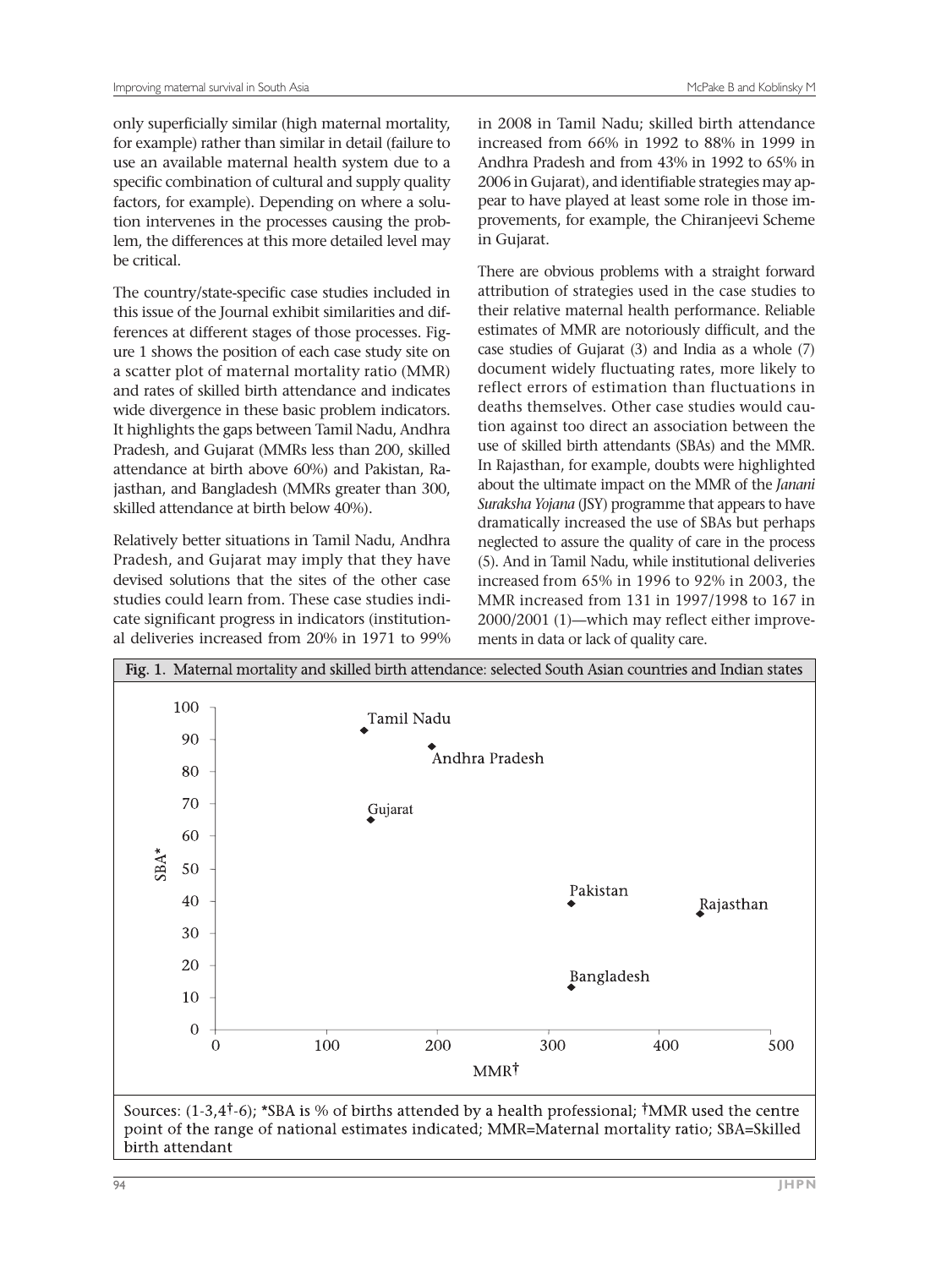In Gujarat, the Chiranjeevi Scheme appears to play at least some role in the explanation of the increased uptake of available maternal services (3). In Andhra Pradesh, it is less apparent which of the strategies identified, if any, might explain its better performance in maternal health (2). Indeed, the Andhra Pradesh case focuses elsewhere—on the broader social influences on maternal health, implicating on the one hand, the political priority that has been placed on maternal health compared to other state priorities and, on the other, the status of women in the state as a whole. This reminds that both current status of maternal health and recent changes to that may equally be derived from social factors and change in those as from changes in policy or new interventions.

One country where the decline in the MMR—of nearly 75% since the mid-1970s—is documented, is Bangladesh (6). While the MMR level in Bangladesh is still high compared to some Indian states, arguably it is the use of EmOC, safe menstrual regulation, and promotion of female education employed in Bangladesh that should be the focus of attention for policy transfer.

All these points caution against taking an overly deterministic view of what one country or state can teach another by exposing its case for analysis across borders. It is tempting to point to the need

for more data, or more robust data, to reach more definitive conclusions. But realistic levels of availability of data, measurability constraints, and the number of available cases indicate that control of even the most obvious implicated factors, such as the status of women, nutritional factors, and quality of available services, could not be achieved. Moreover, the processes of determination of maternal health outcomes are likely to be 'complex' (in the sense of complexity theory—for example, an apparently-insignificant detail can be amplified or an apparently-important factor dampened in its effects through a series of chain reactions), implying that controlling the most obvious implicated factors may not be relevant.

#### **CONCEPTUAL FRAMEWORK**

In light of these difficulties in drawing policy implications usefully from comparative case material, a conceptual framework was developed to clarify the processes under comparison (Fig. 2) (8,9).

The framework distinguishes between the *dejure* health system (or the health system as it is designed and regulated) in which policy and intervention can be introduced and the *defacto* health system (the one that exists in practice) from which health outcomes emerge. In between there are a series of dynamic responses (in the sense that they arise from forces within and outside the health system

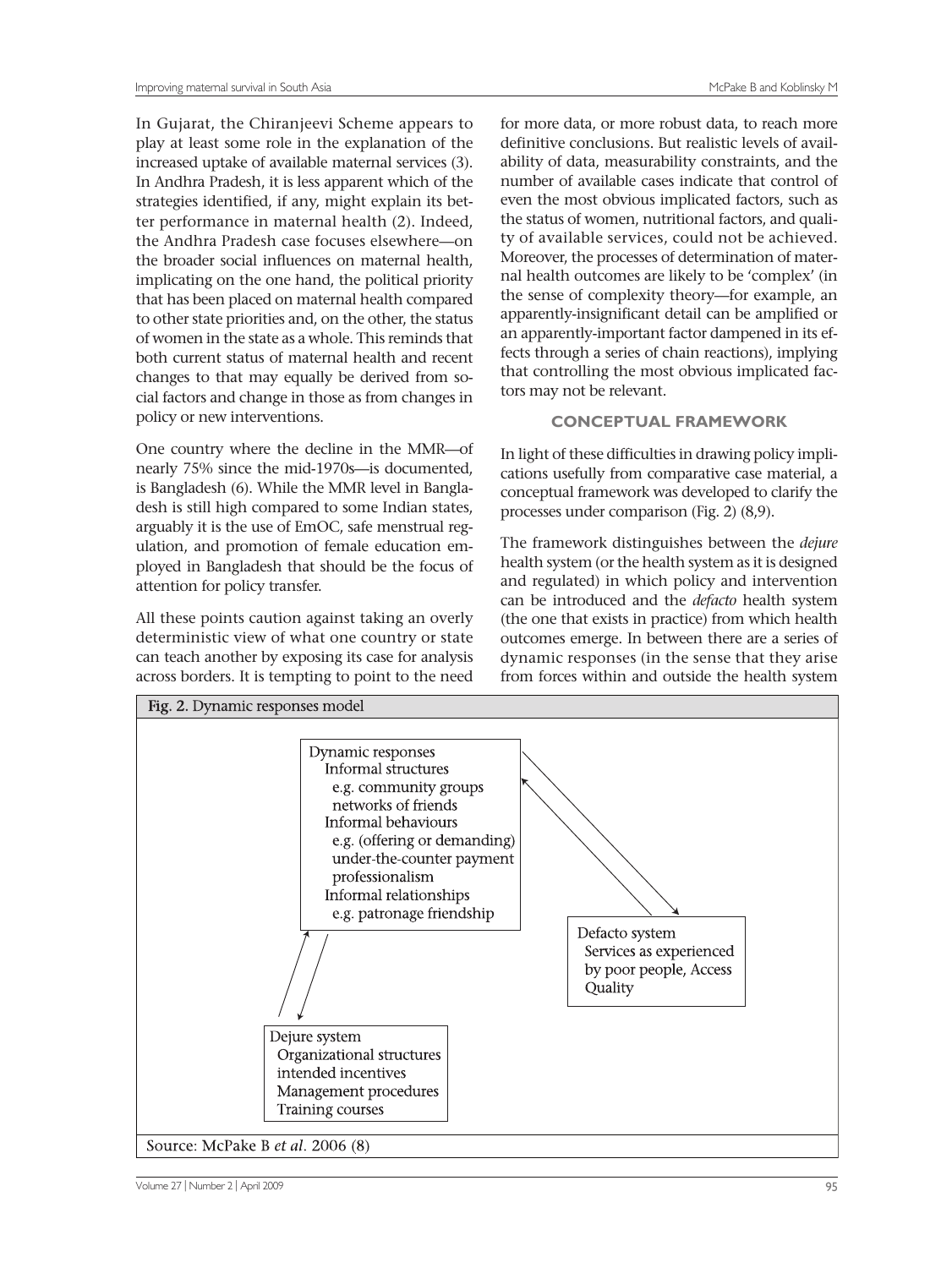and, in turn, exert forces of their own) that emphasize the social nature of a health system: they all relate to human behaviours. The critical feature of the framework is that it draws no direct link between the plan and experienced outcomes and, therefore, no necessary link between the provision of inputs and the organization and management of these inputs and the outcomes that emerge. The only health system that can be experienced by its users is the one that emerges from multiple human interactions. The framework focuses attention on how formal organizational structures, intended incentives, and management procedures interact with informal structures, behaviours, and relationships on the ground.

Given the complexity and unpredictability inherent in the processes involved in the dynamic responses, we have argued that proposed cause-and-effect relationships in one context cannot be directly transferred to another. Complexity theory does, however, suggest an alternative to a counsel of despair in relation to the use of comparative frameworks for applying evidence of research. It suggests that, rather than looking for data to provide rules to use in multiple contexts, we can rather use it to recognize patterns. These indicate sets of possible impacts of an attempt to intervene and can provide guidance to programme managers as to what aspects of process to track and micro-manage, to policy-makers as to what features of a context may particularly influence impacts of alternative maternal health strategies, or to government as a whole as to what factors shaping dynamic responses might themselves warrant intervention.

Given the social basis of the patterns, we may identify in reviewing maternal health evidence, the patterns evolve, plausibly even in response to their identification. Real human behaviours respond to financial and non-financial incentives and to cultural and professional value systems, all of which are always evolving, and to their prior experience with these. Hence, it will be helpful in reaching conclusions to heed the advice of Pawson and Tilley (10): "Never expect to know 'what works' just keep trying to find out."

#### **PATTERN RECOGNITION IN CASE STUDIES ON MATERNAL HEALTH**

The following sections proceed in the attempt to recognize patterns across the case studies through the lens of the proposed conceptual framework and are organized across themes. Some patterns stand out and seem to apply virtually everywhere;

for example, the failures of the systems that allocate staff to remote and difficult postings appear virtually universal, although Mavalankar has argued elsewhere that they are not evident in Sri Lanka, emphasizing that there are almost never wholly good or bad ways of doing things (11). Other patterns can be discerned only more tentatively, ultimately requiring collection of more data that seek to understand the mechanisms of effect that may be triggered in some instances and not in others. As section 2 below describes, various attempts to use financial incentives to motivate improved performance of the maternal health system seem to have had varying degrees of success. We may need to collect more data about how these different programmes have been implemented to build confidence in attributing the underlying patterns.

#### **Human resources**

Common to all the case studies is a shortage of key personnel in the places they are needed to provide safe delivery services and EmOC. Table 1 shows the data provided.

No statistics available are a fully-satisfactory measure of the gap. The percentage of posts unfilled suggests that the two districts in Bangladesh (12) are broadly better staffed than either those of Gujarat (3) or Andhra Pradesh (2); however, the comparison depends on the levels at which numbers of posts have been set. The statistics indicate the extent to which absence of staff is due to failure to recruit or retain rather than failure to sanction the post (usually but not always an indication that the post has been budgeted for). Under this interpretation, difficulties in recruitment/retention are a greater problem in Gujarat and Andhra Pradesh, perhaps suggesting greater demand (e.g. more sanctioned posts per population level) than supply of qualified health professionals willing to work in the settings where posts are available.

In principle, the comparison with requirements of the World Health Organization (WHO) should be more robust, as these are statistics based on staff per 3,500 births but a variable share of time of posted staff is expected to be used for maternal care and probably a smaller share of a doctor's workload than of a nurse's. The data from Bangladesh indicate that the total urban workforce only need to apply a small percentage of their time to provide adequate maternal care but that more than the entire time available would have to be spent by nurses in rural areas on maternal care alone (12). This would also be true of rural doctors in Sylhet and in Khul-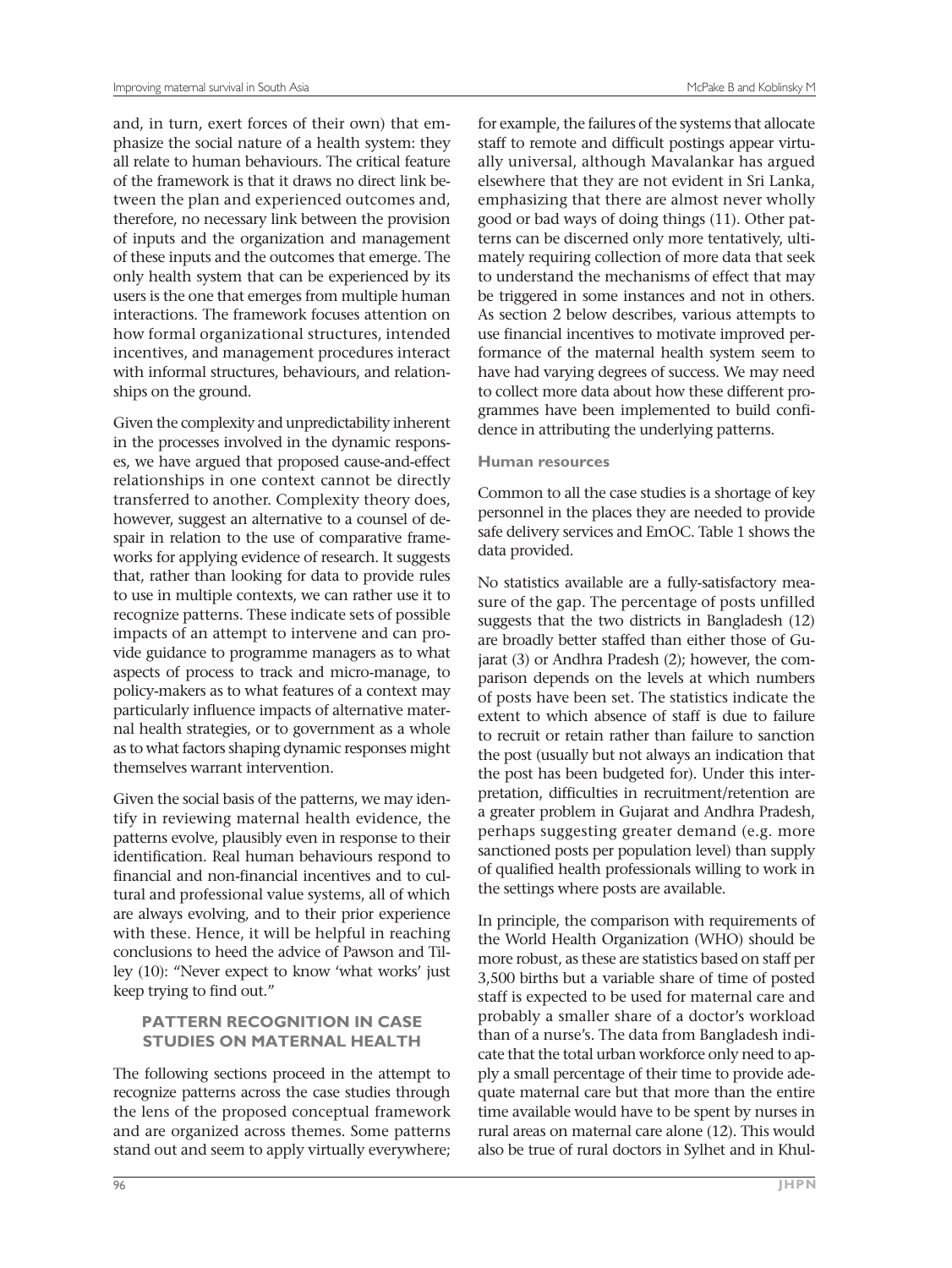| Table 1. Measures of gap in human resources in the public sector $(2,3,5,12)$ |                                                            |                                   |  |  |  |  |
|-------------------------------------------------------------------------------|------------------------------------------------------------|-----------------------------------|--|--|--|--|
| Location-wise human resource                                                  | Ratio available: WHO<br>requirement for mater-<br>nal care | % filled posts (public<br>sector) |  |  |  |  |
| Bangladesh                                                                    |                                                            |                                   |  |  |  |  |
| <b>Nurses</b>                                                                 |                                                            |                                   |  |  |  |  |
| Khulna-urban                                                                  | 3.09:1                                                     | 107                               |  |  |  |  |
| Khulna-rural                                                                  | 0.37:1                                                     | 97                                |  |  |  |  |
| Sylhet-urban                                                                  | 8.12:1                                                     | 77                                |  |  |  |  |
| Sylhet-rural                                                                  | 0.18:1                                                     | 54                                |  |  |  |  |
| Doctors                                                                       |                                                            |                                   |  |  |  |  |
| Khulna-urban                                                                  | 12.25:1                                                    | 84                                |  |  |  |  |
| Khulna-rural                                                                  | 1.25:1                                                     | 60                                |  |  |  |  |
| Sylhet-urban                                                                  | $69:1*$                                                    | 87                                |  |  |  |  |
| Sylhet-rural                                                                  | 0.75:1                                                     | 34                                |  |  |  |  |
| Gujarat                                                                       |                                                            |                                   |  |  |  |  |
| Multipurpose worker (PHC)                                                     |                                                            | 78                                |  |  |  |  |
| Female health assistant (PHC)                                                 |                                                            | 80                                |  |  |  |  |
| Male health assistant (PHC)                                                   |                                                            | 57                                |  |  |  |  |
| Doctor (PHC)                                                                  |                                                            | 85                                |  |  |  |  |
| Obstetrician/gynaecologist (CHC)                                              |                                                            | 3                                 |  |  |  |  |
| Paediatrician (CHC)                                                           |                                                            | $\overline{2}$                    |  |  |  |  |
| Radiographer                                                                  |                                                            | 37                                |  |  |  |  |
| Pharmacist                                                                    |                                                            | 59                                |  |  |  |  |
| Laboratory technician                                                         |                                                            | 64                                |  |  |  |  |
| Nurse/midwife                                                                 |                                                            | 53                                |  |  |  |  |
| Andhra Pradesh (PHCs)                                                         |                                                            |                                   |  |  |  |  |
| Medical officer                                                               |                                                            | 44                                |  |  |  |  |
| Trained SBAs (nurse-midwife/ANM)                                              |                                                            | 33                                |  |  |  |  |
| Rajasthan                                                                     | Ratio available: Govern-                                   |                                   |  |  |  |  |
|                                                                               | ment required                                              |                                   |  |  |  |  |
| Rural                                                                         | 0.93:1                                                     |                                   |  |  |  |  |
| ANM at SC/PHC                                                                 | 0.77:1                                                     |                                   |  |  |  |  |
| Doctor at PHC                                                                 |                                                            |                                   |  |  |  |  |
| Tribal areas                                                                  | 1.71:1                                                     |                                   |  |  |  |  |
| ANM at SC                                                                     | 0.68:1                                                     |                                   |  |  |  |  |
|                                                                               |                                                            |                                   |  |  |  |  |

\*This number significantly affected by presence of a medical college in Sylhet city without which the ratio is 4.25:1 (12); ANM=Auxiliary Nurse Midwife; CHC=Community Health Centre; PHC=Primary Health Centre; SBAs=Skilled birth attendants; SC=Subcentre

na, they would have to spend an unrealistic 80% of their time on maternal services for an adequate service to be provided. The Rajasthan data indicate that the tribal areas have an adequate supply of auxiliary nurse-midwives (based on a government standard) but that other rural areas do not and that, in both types of rural area, there would be insufficient doctors for maternal care, even were they to spend 100% of their time on this work (5).

While equivalent data are not available for Pakistan, shortages of staff are also apparent (4). Situation analyses of EmOC in Sindh were carried out for 48 health facilities (district and subdistrict hospitals) in four districts in 1999 and for 200 health

facilities in nine districts in 2000 (5). In principle, EmOC should be available in these facilities but, in practice, 60% referred patients to teaching hospitals for EmOC due to absence of staff—especially female staff—48% had no appropriate female staff at the time of the surveys. A full obstetric team was available in only 39% of facilities.

A common pattern across all the case studies is inequity in the distribution of available staff. Urbanrural disparity is illustrated by the data from Bangladesh (12) but will apply to some degree in all the cases. Despite what appears to be gross over-supply of doctors in urban areas, it is still the case that not all urban posts are filled, and the same applies to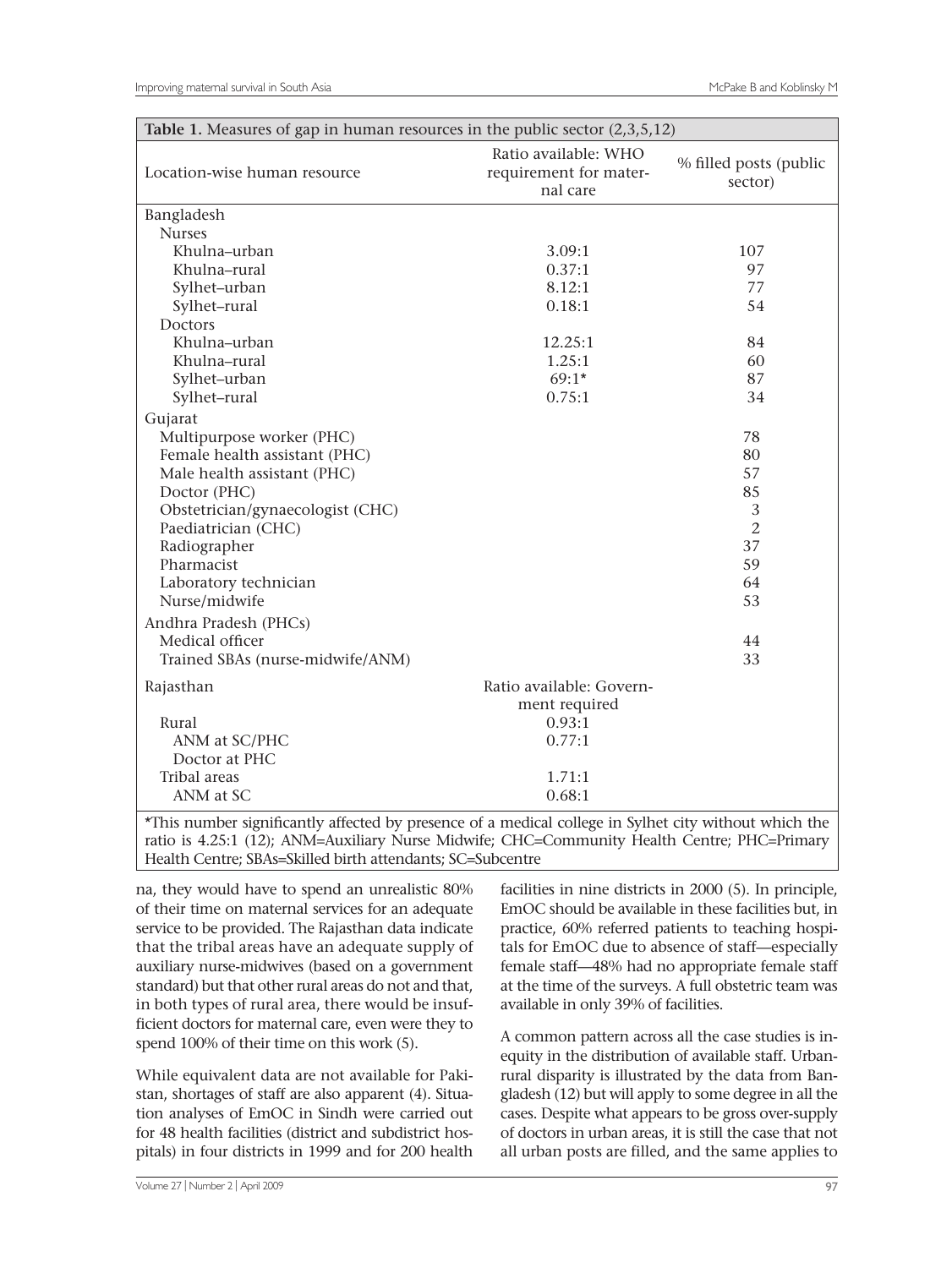maternity services.

urban nurses in Sylhet whereas, in urban Khulna, the posts available constitute nearly three-fold the WHO recommendation for requirements of urban

Clearly to some extent, this reflects choices made about the shape of the referral pyramid and perhaps the relative ease with which people can reach urban areas in densely-populated Bangladesh. As it is documented in all cases in which it is explored, the situation also clearly reflects health workers' choice of location and the failure of the universally-used posting system to place health workers where they are needed. In other words, dynamic responses among health workers and administrators of the posting system interfere and leave gaps in the available human resources in the system.

The posting system exhibits the discredited features of similar central planning approaches in other contexts—it seeks to direct people irrespective of their preferences and is liable to governance and stewardship failures. Those few willing to serve in remote or difficult postings, or unable to escape them, encounter the triple burdens of difficult working conditions, an under-staffed environment that makes those conditions more difficult still, and (often) disadvantage in career progression. The result is not just scarcity of skilled staff, but frequently also demotivation and demoralization that can manifest as poor-quality care.

In some case studies, measures have been put in place that seek to interfere in this pattern. The Chiranjeevi programme seeks to enlist the more numerous private-sector care providers to maternal healthcare provision in remote and difficult areas (3), based on an understanding that it will require incentives and adequate finance to do so, and also in Gujarat, the 'walk-in' recruitment system indicates an openness to finding other ways of doing things. Similarly, in Rajasthan (5) and Tamil Nadu (1), contracted staff who have proved in other settings less able to shift their employment to another location have been a component of the strategies adopted. For example, the Capacity Project's Emergency Hire programme in Kenya has effectively recruited nurses and other health professionals through contracts tied to specific rural locations and succeeded in significantly increasing available health staff in rural areas in the context of a much-abused posting system that creates significant urban-rural inequity of staffing (http://www. capacityproject.org/index.php?option=com\_cont ent&task=view&id=133&Itemid=108). In Andhra Pradesh, the scheme of female health volunteers

seeks to replace missing public-health workers with volunteers, and the RCH Health Melas also seek to plug resulting gaps in services (2). In Tamil Nadu, the incentive of securing postgraduate training places has attracted young doctors to what would otherwise be unattractive positions (1).

Mavalankar has commented elsewhere: "Overall, it seems that central and state governments are unable to or unwilling to take up major governance issues … (of a transparent and well implemented posting and transfer system) … which hamper delivery of services in rural areas" (11).

In line with this, there seems little appetite for a complete reconsideration of posting as the principal means of distributing available health staff, despite evidence that when incentives and adequate finance are combined, resources can be effectively marshalled (for example in the Chiranjeevi Scheme). Some explanation appears to lie in the entrenched interests that gain from its continuation.

A further human resources-related pattern discernible in at least two case studies is a constellation of factors confounding more effective management of the health system. One set of factors concerns the lack of management training among those given management responsibilities. Most accounts of the shortage of human resource fail to consider the scarcity of health managers, and this gap tends also to be overlooked when strategies are devised to tackle the shortage of human resource. It has been argued that, globally, shortages in the area of managerial support for health systems may be more acute even than those of clinical workers (13).

The issue is particularly highlighted in the Gujarat case study (3) where a factor identified as potentially responsible is that of the hierarchical position of obstetricians and surgeons in the maternal healthcare system. Tension has been observed in other settings between the hierarchical power assumed by medical and surgical disciplines and the failure to either allow those from other backgrounds the authority to manage, or to accord sufficient weight to effective management in the career paths of doctors and surgeons. It remains to be seen whether Gujarat's initiative to create ad-hoc positions of District Programme Coordinators with health-management backgrounds (3), or Tamil Nadu's appointment of Deputy Directors with postgraduate qualifications in public health (1) will succeed but similar initiatives elsewhere have sometimes foundered on the inability of those put in such positions to wrest sufficient authority to direct resources (14,15).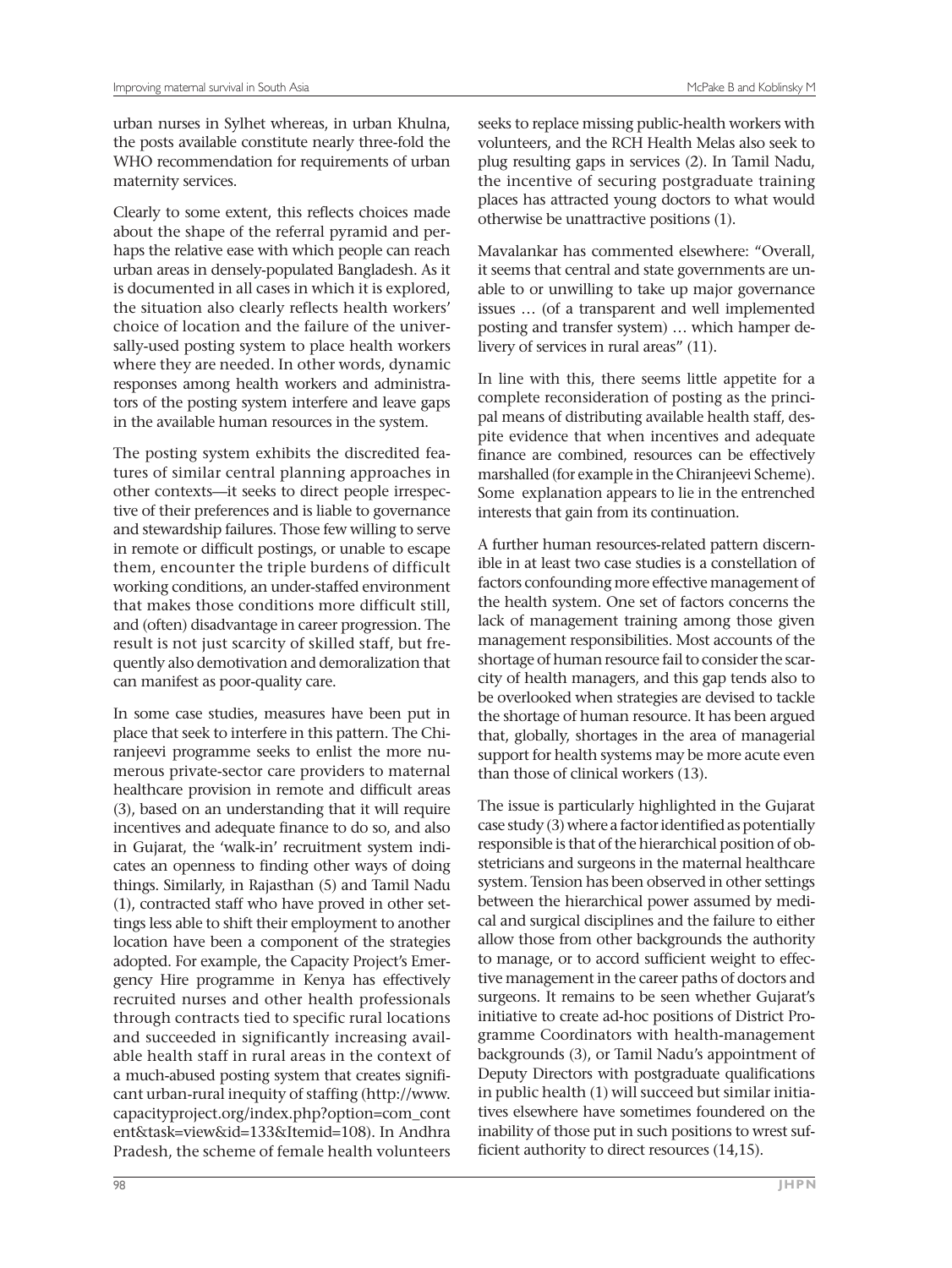Management capacity could be acquired through practice of management but, too often, managers are rotated quickly in and out of managerial and clinical roles for that to occur.

#### **Financing and incentives**

Issues of financing and incentives have already arisen in the context of human resources but have a more widespread influence in the patterns emerging from the case studies. Formal incentives may be set to reward specific achievements (for example, the bonus paid for night-time delivery in Rajasthan) and, therefore, to exert influence over dynamic responses on the basis that it is difficult to regulate effort directly and easier to encourage it by rewarding outcome.

Nevertheless, incentives themselves can undergo a reshaping through dynamic responses so the formal incentives do not necessarily apply. For example, bonuses intended to reward a particular achievement may, in practice, be allocated to reward something different, or those seeking rewards can misrepresent the achievement. Hence, managing incentives requires capacities of the health system that may not differ greatly from those capacities involved in managing staff performance more directly.

Attempts to manipulate incentives can apply to either demand- or supply-sides of maternal health, i.e. care providers can be offered incentives to provide more care, and potential users can be offered incentives to use more services. The case studies highlight a number of apparently-successful initiatives to manipulate incentives of both types, most notably in Gujarat's Chiranjeevi Scheme (3) which operates on both demand- and supply-sides.

The Chiranjeevi Scheme's incentives are very carefully designed. It is clearly no accident, for example, that the payment to private practitioners is for a package of 100 deliveries rather than a price per delivery and that the scheme designers were seeking to control incentives to inflate the level of complications claimed and probably, in particular, the number of caesarean sections carried out. By estimating a reasonable level of these, the scheme's designers aimed to ensure that sufficient resources are available to cover the costs of genuinely complicated cases while offering no additional funding for each complicated case claimed.

The scheme appears to have been very successful in attracting the private-sector service providers to join it and in enabling a significant number of

deliveries—prices would appear to have been set at levels capable of attracting the involvement of the private sector. It also appears to have been successful in achieving quite low rates of caesarean and complicated deliveries (about 12% overall (3), although rather higher at about 23% in Dahod district in which the more detailed study took place 16). All these suggest that the pricing scheme set has not been significantly distorted in its implementation.

Nevertheless, a number of dynamic responses seem to have distorted some aspects of the scheme. Bhat *et al*. showed that there was little difference in the socioeconomic status of those included and excluded from the scheme, which was surely not what was intended (16). It is not clear what kind of dynamic responses may explain that, as such responses could either arise in the system by which people achieve the 'below poverty-line' (BPL) formal status (cards) or in the system by which those with and without such status access the scheme itself. Alternatively, the outcome may simply reflect variation in the extent to which knowledge about the scheme has spread; for example, those accessing antenatal services might be most likely to hear about it, cancelling out the scheme's bias towards the poorest. Although the users are largely 'poor', 6% have access to it despite having an income level of above Rs 12,000 per month which would appear to locate them in the upper 10% of the income distribution in the district. The fact that this is still a very low level of income, classified as poverty by international agencies, suggests that the attempt to target in such districts as Dahod may be largely futile. The scheme might be more successful if it were to recognize the poverty of the vast majority and offer universal access.

Other signs of dynamic human intervention are evidenced in other issues emerging from the scheme. Clients reported not receiving food (93%), having to pay for medicines (80%), not receiving payment for transport (relatively rare), and nurses asking for money (relatively rare). These issues highlight the difficulty in monitoring the receipt of services that clients are entitled to and, therefore, of penalizing failure to deliver the full package. As the scheme matures, it is hoped that local knowledge of which providers offer the best package of care under the Chiranjeevi Scheme would put pressure on providers to deliver as contracted; however, this depends on there being a sufficient number of care providers that any given user has a choice. It is not clear that this is yet the case.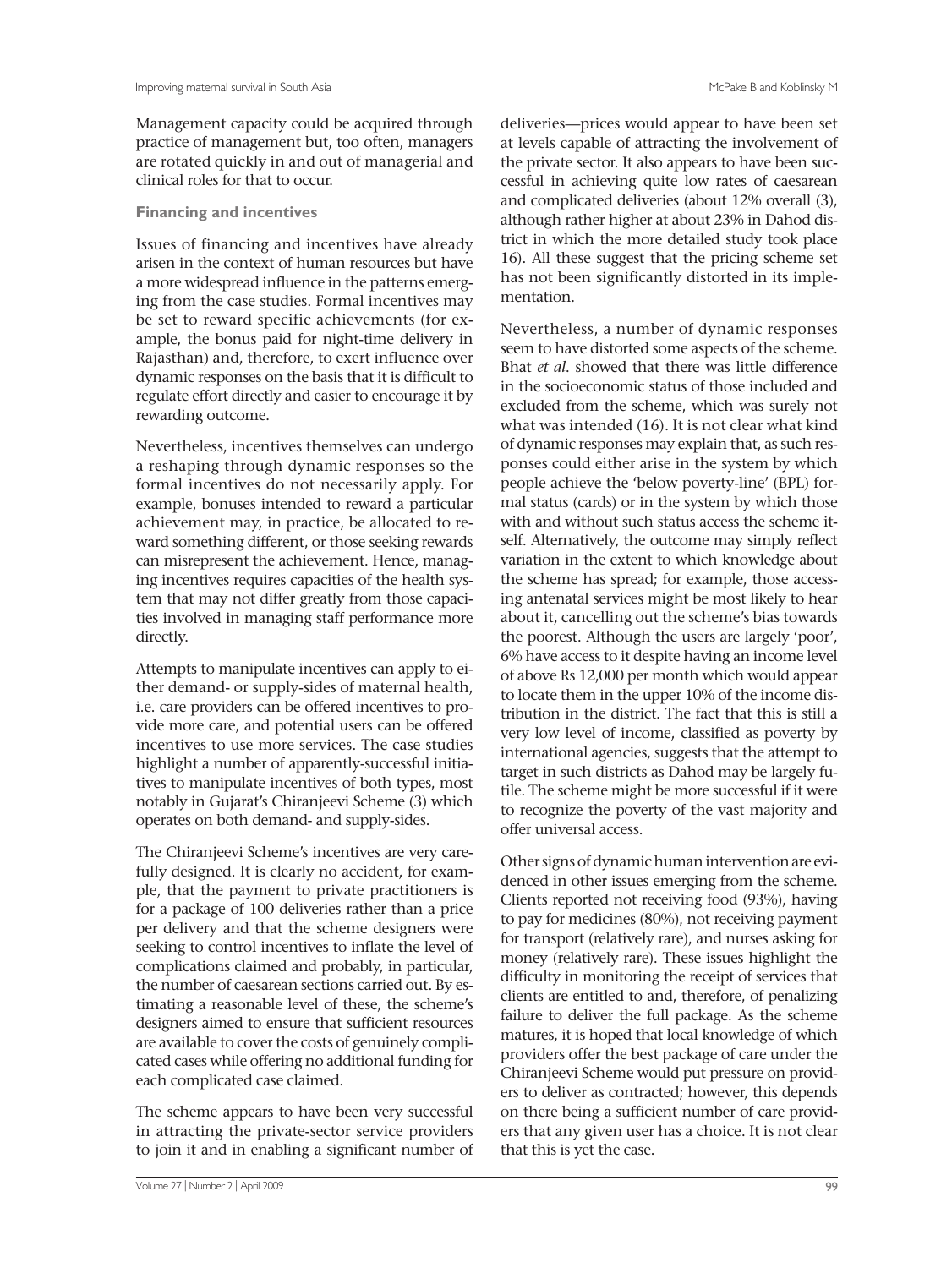The Chiranjeevi Scheme is not the only example within the case studies of attempt to pay directly for safe delivery. Using additional incentives for public-sector workers implies that receipt of a salary is quite widely, if implicitly, acknowledged as insufficient incentive to ensure adequate attention to this service. Targeted incentives may be more effective, or at least more cost-effective than the suggested generalized salary increases needed by the Millennium Development Project, but which are less evidenced across the case studies. The use of contracted staff in Tamil Nadu (1) and Rajasthan (5) and the payment mechanism employed to manage women health volunteers in Andhra Pradesh (2) may circumvent some constraints imposed by the normal conditions of public service.

The JSY programme, operating in Indian states, including Andhra Pradesh (2) and Rajasthan (5), seeks to apply similar principles but, in this case, focused on encouraging women to take up available services. In Andhra Pradesh, this has been supplemented by a free-bus pass scheme to further protect users against transport expenses (2). There, it has been targeted on those with BPL status and will, therefore, be equally affected by any distortions of policy that arise in the allocation of BPL cards (if those exist). However, in Rajasthan, the programme has been extended to cover all pregnant women (5), perhaps in response to those kinds of problems, or perhaps in recognition of the issue apparent in Dahod— that if the vast majority of the population is 'poor', elaborate mechanisms to filter the more poor from the less poor may be neither warranted nor workable.

As the Chiranjeevi Scheme, it appears that the JSY scheme has had the desired immediate and direct effect at least in Rajasthan: numbers taking up institutional delivery have increased significantly—a 10-fold increase in uptake between its first and second years of operation, for example, and, overall, large improvements in institutional and SBAs-assisted births since 1992 (5). The principal caution expressed is that the quality of care may not support the translation of institutional deliveries into safe deliveries. A similar problem seems to have arisen from efforts to increase the rate of institutional deliveries in Andhra Pradesh (2).

Bangladesh appears to have regulations in place, making it difficult to change the formal incentive programme there; so, for example, no incentives for serving in remote or difficult postings seem feasible to implement (6). However, the maternal health voucher scheme, introduced in 2007, apThe pattern apparent in the case studies is that financial incentives do motivate changes in behaviour. However, mechanisms to monitor the application of incentives and the provision of services rewarded are often critical and needed to prevent 'perverse' incentives from arising, for example, to report activity which has not taken place (the suggestion in Rajasthan that health staff report deliveries to have occurred at night to claim additional allowances would furnish one example (5), or to deliver an indicator (for example, births in an institution) without delivering the outcome it is supposed to indicate (safe delivery).

livery services. It is too early to judge the effects of

this scheme (6).

It is equally important to recognize that the absence of positive incentives can leave negative ones to rule. For example, as has already been discussed, poor salaries, lack of promotion opportunities and transparency in posting, and transfer and promotion have been indicated in the case studies, including Bangladesh, as undermining service provision across the board. Moving beyond the 'command and control' mechanisms requires the development of new health-system capacities, and it appears that the Indian states are recognizing this and beginning to develop the relevant ones.

Among these are the capacities to learn from pilot implementation and scale up in the light of that learning. Tamil Nadu's use of Theni as a district piloting ground (1) and Gujarat's five-district trial of the Chiranjeevi Scheme (3) provide examples. In contrast, it does not appear that Bangladesh completed the evaluation of the maternal health voucher scheme pilot in three districts and is seeking to scale up without an adequate evidence base.

Not all incentives are financial, and Tamil Nadu's use of specialist training places as a reward for rural service (1) is an example of innovative use of gifts the public system has at its disposal in place of financial bonuses with budgetary implications. While detailed examination of this system has not been undertaken, it is clear that dynamic responses are equally capable of intervening in non-financial and financial domains, for example, by allocating training places other than according to the policy. Hence, non-financial incentives equally need effective systems to be established to monitor and control any abuses of systems that might emerge.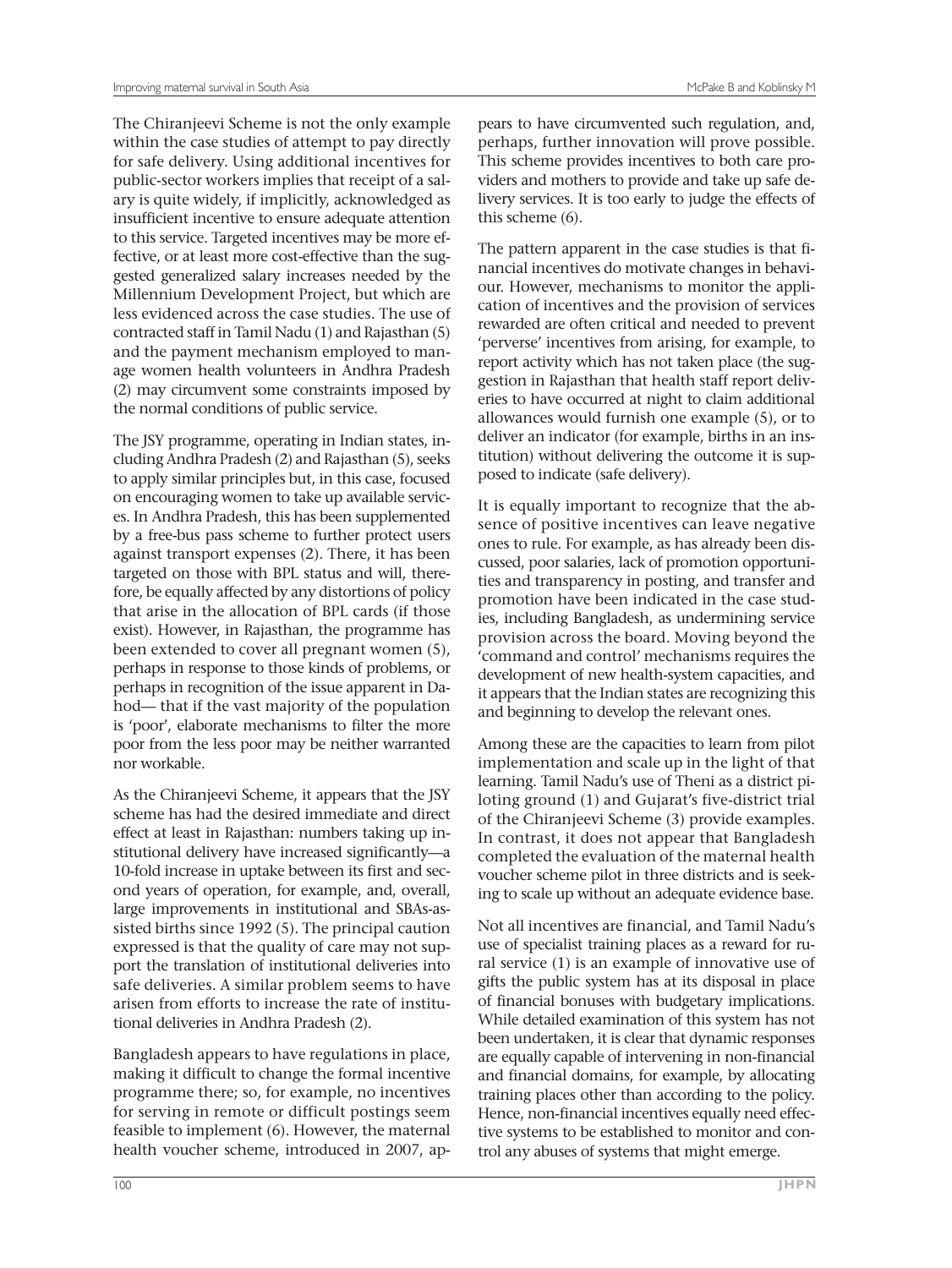#### **Organizational structure**

India, Bangladesh, and Pakistan are all affected by the division of responsibilities for maternal health and family planning. Few benefits are identified as flowing from this division.

In Bangladesh, there are two separate wings of the Ministry of Health and Family Welfare, and although there was attempt of unification after 1997, this was abandoned after 2003, largely because of the practical difficulties of re-allocating authorities within the system (17). The division implies a dual chain of authority over field workers and direct care providers and that reporting and information systems are separated. The principal problem identified as associated with this division is lack of coordination. Field workers and care providers are confronted with overlapping responsibilities for the same populations, and the results appear to be a duplication of efforts in some places, gaps in services in others, and overall inefficiency of resourceuse.

The Bangladesh case study charts several attempts to overcome these problems, including the attempt to unify the two wings (6). When fieldworkers of the family-planning wing were asked and trained to take on maternal health responsibilities, the activity failed to fully materialize and their focus drifted back to family planning. Other attempts to forge more coordinated activity seem similarly to have foundered.

There have similarly been several attempts to merge the two separate ministries in Pakistan (where the division is between Health and Population Welfare), recognizing the inefficiencies of overlaps and failure of coordination that the split implies. As in Bangladesh, these have failed, likely for similar reasons.

The similar division in India is between the Department of Family Welfare and Department of Health (7). This divorces delivery of healthcare from research and training, and coordination problems also arise. Also similar to the Bangladesh case is the relative strength of the family-planning agenda compared to the maternal health agenda, and although the delivery of the two is better integrated in India, neither type of arrangement seems to protect maternal health from neglect in the context of significant national government political commitment to family planning backed by both national and international resources.

Field workers in this system have been confronted by a job description with multiple objectives. It is well-understood from a theoretical perspective (18) that, under these circumstances, strengthening the measurement and monitoring of outputs will favour measurable, quantifiable activities compared to 'softer', more difficult to measure outcomes, such as quality of care. The greater measurability of family-planning outputs, unconstrainted by a shared responsibility for maternal health outcomes has clearly resulted in the neglect of maternal health duties in some cases [in Bangladesh (6) and in Gujarat, India (3)]. This problem is only partially tackled by the renewed emphasis on maternal health reflected in and effected by Millennium Development Goal 5. The inherent greater measurement difficulties undermine the maternal healthcare effort. Hence, efforts to improve measurement (see below) are important for improving the capacity to manage field workers and for evaluation and advocacy.

#### **Role of the private sector**

In most case studies, little information is presented about the private sector, presumably reflecting the limited availability of data and the limited emphasis on the private sector in policy and strategy in relation to maternal health. Arguably, and perhaps to a varying extent across the cases, the private sector is not supposed to be there—a universal public system has been planned, and this still affects the conceptualizing of the health system, despite the growth of understanding of the importance of the private sector in health, generally, estimated to account for 71%, 81%, and 83% of health expenditure in Bangladesh, India, and Pakistan respectively (WHOSIS, http://www.who.int/whosis/database/ core/core\_select.cfm—all estimates for 2005).

A significant share of maternal health provision takes place in the private sector. The Rajasthan case study estimates that 28% of deliveries occur in private hospitals there (5) whereas, in Tamil Nadu, the most recent estimate is 36% in private nursing homes (1). There are numerous private healthcare providers in Pakistan: 20,000 general practitioner clinics, 340 dispensaries, 200 small maternity homes or MCH centres, and 500 low-to-mediumbed hospitals (4). The World Bank data suggest that delivery in the private system is most common in India, averaging 17.4% and somewhat less so in Pakistan (6.2%) and Bangladesh (3.2%), although the data must be treated with some caution in assessing relative levels owing to the wide divergence in dates for which data are available (Table 2).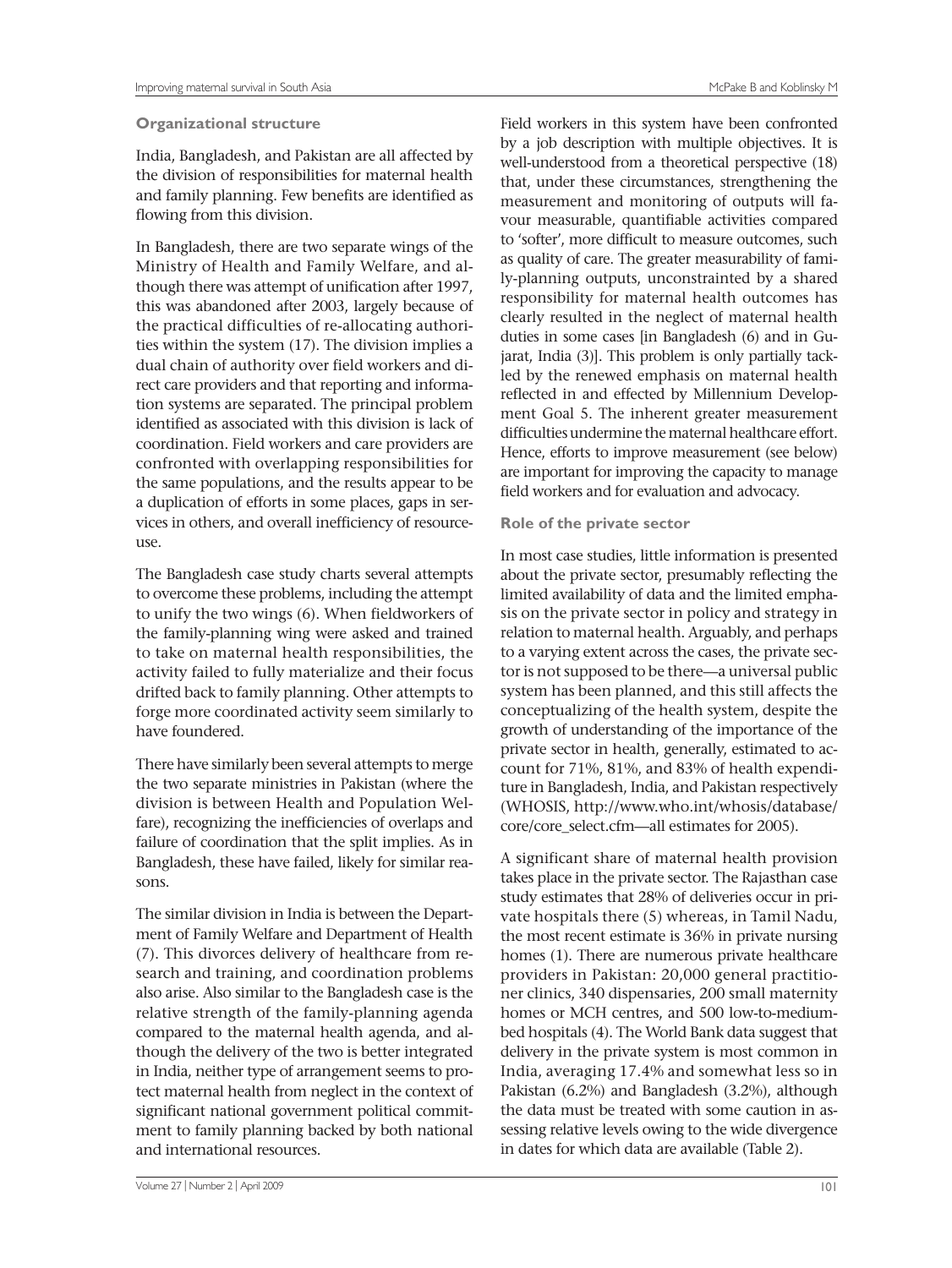Formal private-sector provision may be of better quality than informal but is largely still considered poor outside highly visible exceptions in urban areas. For example, the private sector in Pakistan was popular because anticipated quality was good, but more than 50% of families reported that the quality of services at private hospitals did not match expectations, and 70% perceived some mismanagement of their cases by private providers (4). The narratives of critical incidents in Jessore and Sylhet highlight some potential patterns in describing the differences among formal private, informal private and public care in Bangladesh (19). For example, the narratives identify problems of waiting times in public care that result in decisions to try elsewhere; in informal private care, practices unlikely to promote safe motherhood abound such as the recourse to 'blessed water' to control convulsions, and in formal private care, the inability to cope with a health crisis with referral of patients back to the public sector with potentially harmful implications of delayed effective care.

Private-sector care is accessed to a greater extent by richer than poorer citizens in all three countries (Table 2).

Traditional birth attendants (TBAs) who are private providers are the most numerous maternal healthcare providers—estimated to number 3,213 in Udaipur district, Rajasthan, which can be compared with 136 traditional practitioners and 122 allopathic MBBS or MD qualified doctors (5). The earliest type of intervention seeking to tap the unused capacity of the private sector was the prevalent strategy of training TBAs advocated by the WHO continuously between 1978 and 1997. The mixed experience with this intervention may provide lessons for more currently-emphasized strategies to achieve public-private mix. The strategy has been considered, on the basis of cross-country global evidence of unproven impact on maternal mortality (20) but generally, it has not been very systematically evaluated [as is reported in Rajasthan (5)]. As with other types of intervention that

involve attempts to change behaviours of individuals (in this case, largely TBAs' hygiene procedures and referral decisions), it is unlikely that clear and consistent outcomes can be measured at a global level. Rather, local studies need to seek to understand how the strategy works in context with particular categories of TBAs and TBA-client pairs, and therefore, where and under what conditions it may be capable of playing a positive role. In Bangladesh, it is suggested that TBAs and trained TBAs may have contributed to the decline in maternal mortality, although one study of the effect of training in hygiene only, suggested that it was unlikely to have been sufficient to have affected maternal morbidity or mortality (21).

In Bangladesh, the most numerous providers were counted as traditional practitioners ('*kobiraj*', '*totka*', herbalists, and faith healers) with a density of 64.2 per 10,000 population, followed by TBAs (density 33.2) and 'village doctors'—also popularly known as 'quacks'—who practise allopathic medicine but without training or registration (density 12.5) (22). The importance of village doctors has been identified by a number of the case studies, including but not restricted to Bangladesh. The narratives from Jessore and Sylhet identify specific roles that these care providers play, including providing specific interventions, such as oxytocin injections that TBAs do not (12). The same study found that these doctors are often the first resort on signs of difficulties with a birth on the grounds that they are experienced in administering a number of treatments in which people have confidence and that they are available and near so that treatment can commence more quickly. In this and another study in Bangladesh, it was found that these doctors were often instrumental in the decision to abandon attempts to give birth at home, or with TBAs, and to seek formal care instead (23).

Additionally, the private sector plays a particularly important role in the provision of abortion services, which, in turn, play a particularly important role in maternal mortality. The Rajasthan case

| Table 2. Delivery in the private sector (%)                                                                                                                                                                 |             |     |       |      |             |         |  |
|-------------------------------------------------------------------------------------------------------------------------------------------------------------------------------------------------------------|-------------|-----|-------|------|-------------|---------|--|
| Country and period/quintile                                                                                                                                                                                 | 1 (poorest) | 2   |       | 4    | 5 (richest) | Average |  |
| Bangladesh 2004                                                                                                                                                                                             | 0.2         | 0.7 | (0.9) | 3.5  | 13.6        | 3.2     |  |
| India 1998/1999                                                                                                                                                                                             | 3.5         | 6.6 | 13.6  | 24.7 | 50.8        | 17.4    |  |
| Pakistan 1990/1991                                                                                                                                                                                          | 0.4         | 0.3 | 1.8   | 5.7  | 23.5        | 6.2     |  |
| Source: World Bank health, nutrition and population database (http://siteresources.worldbank.org/<br>EXTHNPSTATS/Resources/3237117-1170098293815/3387570-1208958254373/Antenatal_and_<br>Delivery_Care.xls) |             |     |       |      |             |         |  |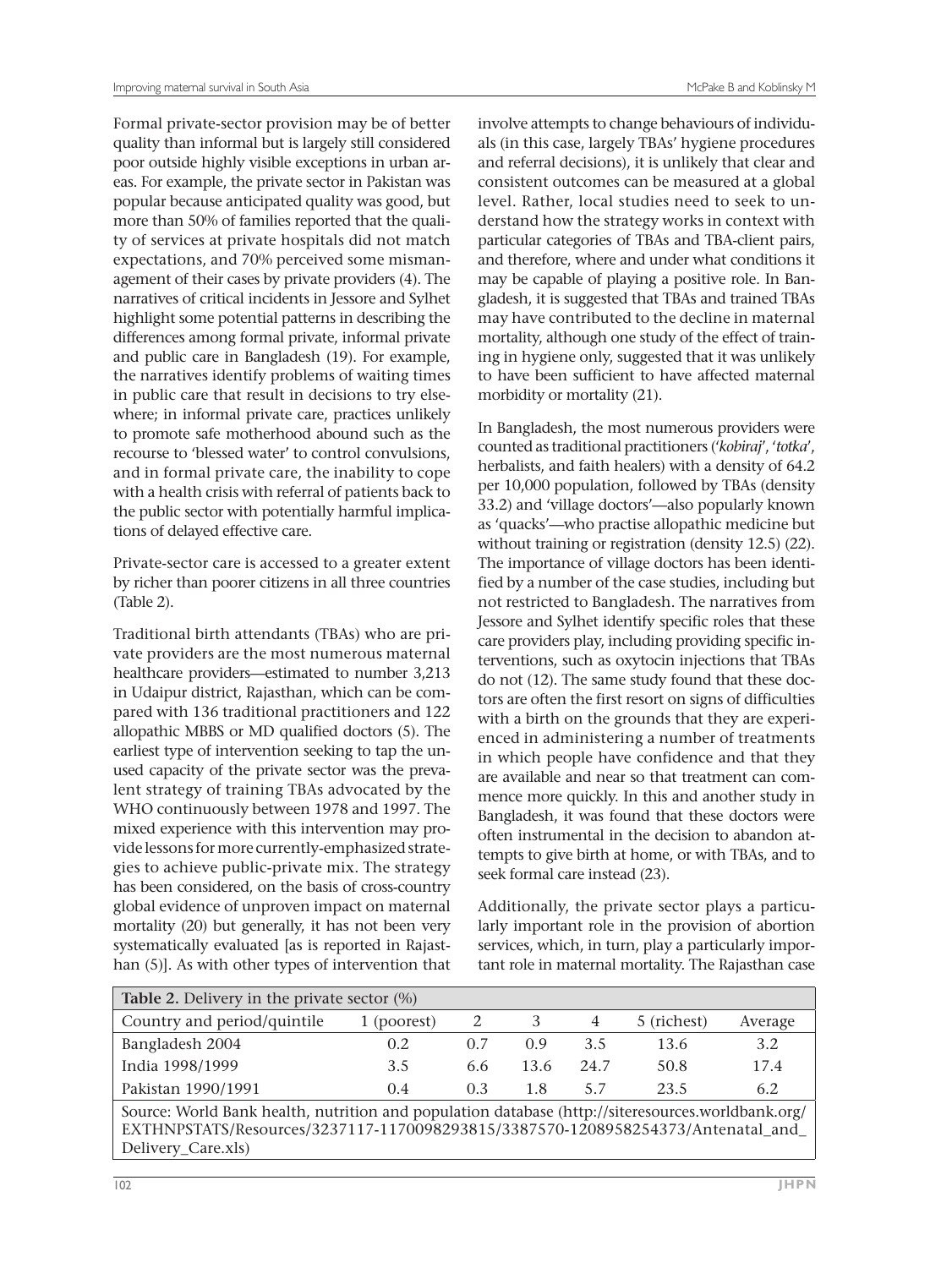study provides the most detailed account of issues relating to abortion services, the conclusions from which may well apply in other cases under review (5). It documents bureaucratic obstruction to the certification of formal care providers that is likely to account for difficulties in access of people to certified facilities—only 0.6 per 100,000 people and highly skewed to particular districts. It documents features of formal provision that are inconsistent with making the maximum contribution to reduction in mortality, such as the tendency of government providers to charge for this service despite its formal free status, and the further tendency to particularly exploit the most vulnerable women in this way. This is likely to drive women and particularly the most vulnerable to the informal care providers who deliver 67% of abortion services in Rajasthan but whose quality of care is documented to consist of a number of practices with a high chance of being injurious to women. In particular, their use of harmful invasive techniques is evident from media reports of women dying from unsafe abortion, verbal autopsy studies, and survey data of the Sample Registration System that show that 10% of maternal deaths are due to septic abortion (24).

In Tamil Nadu, the rate of abortion is thought to have been increasing (1), and it is significantly higher in this state than in India as a whole (rates of 4.3% and 7.7% of all pregnancies compared to 1.3% and 4.5% of induced and spontaneous abortions respectively). One factor identified as encouraging use of the private sector was the tendency of the public sector to carry out permanent sterilization as part of the procedure. Private nursinghomes provide an alternative for richer women but it is likely that poorer women turn to care providers of unsafe procedures in the informal private sector. Six percent of deaths were deemed associated with denial of access to safe abortion, and measures are being taken to improve access to safe abortion.

Bangladesh documents a decline, over time, in the rate of abortion-related mortality (25), and it would be interesting to know more about the extent of the involvement of the private sector and its potential role in that. Improved government provision in relation to menstrual regulation and services to treat complications arising from induced abortion, combined with the better availability of familyplanning services, may wholly explain this reduced mortality, however.

The private sector also plays an important role in offering alternative opportunities to those who might be providing safe delivery and related ser-

vices in the public sector or elsewhere. The issues arising for both location-choices and absence from duty stations from the parallel private practices of those employed in the public sector have been highlighted in Bangladesh (6). Nevertheless, on the limited basis of the comparison between the two districts studied in this respect only, the combination of good private-practice opportunities, consequent popularity as a location-choice and absenteeism associated with parallel private practice appears associated with better outcomes than the reverse situation.

The growth of the private sector documented in Gujarat (3), Maharashtra (26), Rajasthan (5), and India as a whole (7) suggests that more attention to documenting the role played by formal and informal private care providers should be recommended as a priority, as a means to ensure that maternal health strategy remains relevant to realities and to capitalize on opportunities that arise from this growth. Strategies documented in all the Indian case studies indicate that these are beginning to be recognized by policy-makers.

#### **Blood**

As reported by the Rajasthan case study (5), the leading causes of maternal mortality in Asia are haemorrhage (30.8% of all deaths) and anaemia (12.8%), both of which may give rise to the need for blood transfusion as a lifesaving intervention.

Inadequate access to blood for transfusion appears to be significantly implicated in maternal mortality, and this issue assumes greater importance as the proportion of births that take place in institutions increases and the most proximate causes of most deaths are not failure to seek appropriate care or reach an appropriate facility in time. In Bangladesh, it was found that, although not universal, appropriate reactions to postpartum haemorrhage were more common than not and that blood may be available at the level of the Upazilla Health Complex [for example (19), in Fig. 1].

The case studies document a common set of problems that undermine adequate access to blood for transfusion. There are inadequate numbers of blood-banks compared to the recommendations of WHO in those cases that reported on this. For example, compared to the WHO's recommendation of one blood-bank for every 100,000-120,000 people, Gujarat has one blood-bank for every 313,000 people (3) and Bangladesh one blood-bank for every 523,000 people (6). The case studies document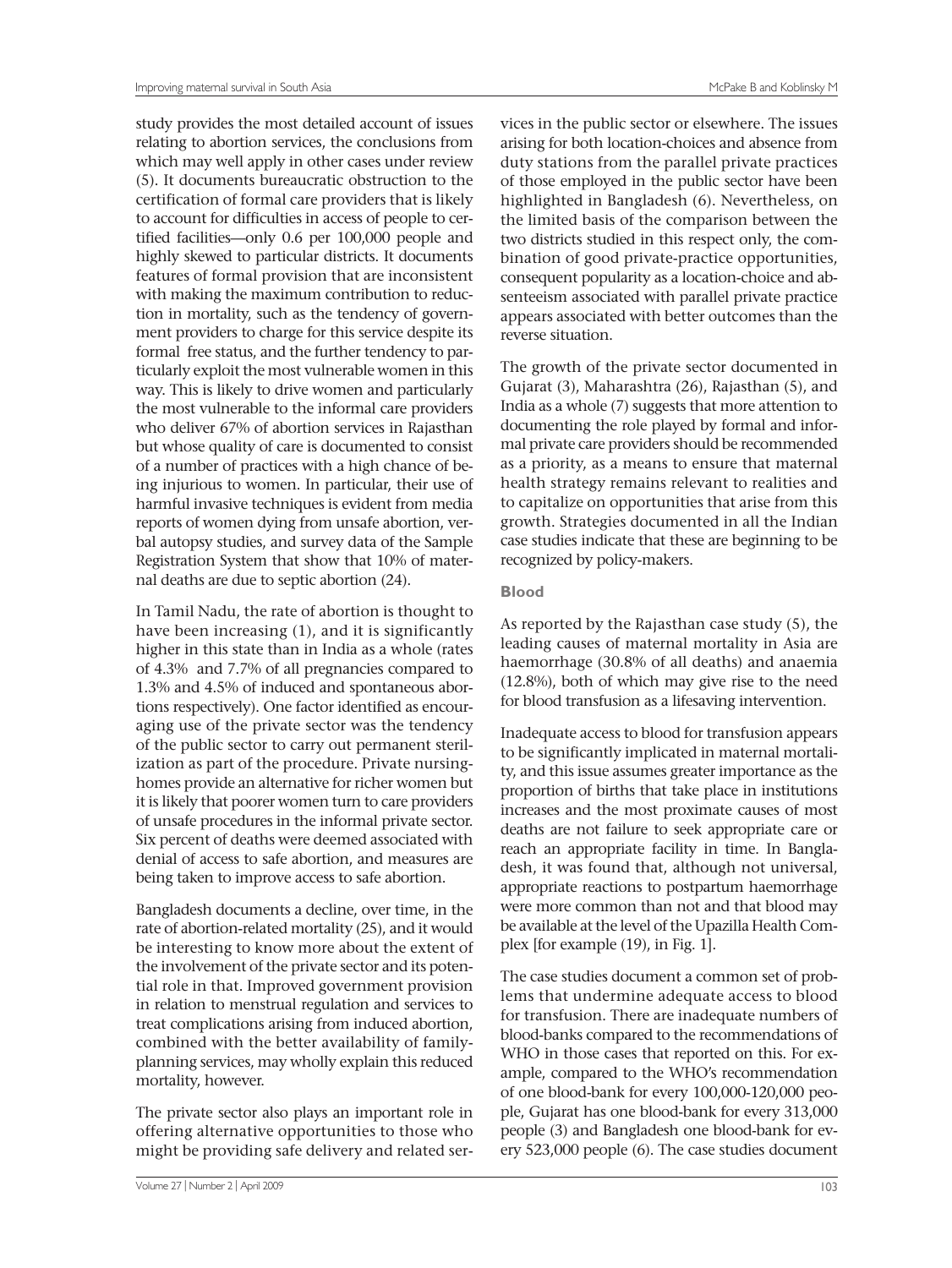variously: inadequate funds and government commitment to safe blood services, a shortage of donors, particular issues of access in rural areas, problems with quality control, lack of appropriate linkages between blood-banks and health service providers, and problems with rational use of blood.

A number of strategies have succeeded in overcoming these problems in some places. Maharashtra has used a range of approaches to encourage more blood donation using popular media and information, education, and communication (IEC) materials (26), and in both Maharashtra and Gujarat, numbers of blood donors have been increasing and the need to use less reliable mechanisms reducing as a result (26). Another important factor in these increases appears to have been the greater use of blood-donation camps.

A number of Indian states have recognized that the recommendations of WHO of the ratio of bloodbanks to population will not be achieved in the short run and that facilities need to source blood without necessarily accessing full-scale bloodbanks. Gujarat and Rajasthan have both identified the strategy of setting up blood-storage facilities at the facility level to store blood sourced from inaccessible blood-banks when it is needed (5,26). Measures allowing for more ad-hoc responses have also been put in place, including the use of 'replacement donors', relatives of blood recipients, and the maintenance of lists of willing local donors in District Departments of Health. These kinds of strategies allow transfusions to take place despite the lack of adequate blood-banking facilities. Thirty-five of the 41 facilities in Bangladesh that were studied had transfused blood in the last month despite most having no facilities for blood-grouping and matching, collection-bags, or storage facilities (6).

Measures to try to improve the national and state responses to the need for safe blood supplies operate in an increasingly-diversified market for blood, such that, of 2,063 blood-banks in India as a whole, 980 are private and 257 are voluntary (26). Although the private sector fills a gap, it is still estimated that only 40-60% of the need for blood can be met using the total available and that the inefficient use of blood supplies lowers that estimate further. The resulting fragmentation of the blood supply causes facilities and patients and their relatives to waste time and resources in search of the appropriate blood product.

The strategies mentioned to address the problems of blood supply have generally not been evaluated

but a pattern may be discerned of a slowly- improving situation, at least in Maharashtra and Gujarat (26), suggestive of approaches that can both increase overall supplies and integrate blood-bank systems around a system of predominantly voluntary donation. If these strategies can develop further and be adapted for use in the other case-study settings, they would seem to offer scope for driving reductions in maternal mortality across the sites.

#### **Evaluation**

An implicit pattern across the case studies is an absence of routinely-collected data about key features of maternal healthcare provision and its outcomes. Most critical are the difficulties of measuring MMRs and the consequent ambiguity of other potential measures of progress (e.g. process indicators, such as use of SBAs). Given this basic problem, further key analyses, such as accurate breakdown of direct causes (current estimates are biased by the greater information availability about hospital-based events), are absent.

An important tool for filling some among these gaps is the verbal autopsy which can shed light on the social and biological factors implicated in maternal deaths. Tamil Nadu (1), Andhra Pradesh (2), Rajasthan (26), and Pakistan (4) all report the recent use of this tool for this purpose, and the differences highlighted by analysis of the results seem to provide insights into the relative strengths of the respective health systems. For example, in Andhra Pradesh, 20% of women died on the way to hospital (2) whereas, in Pakistan (4), the rate was 2%. The difference seems likely to be explained by the contribution of Pakistan's Edhi Foundation, an NGO that provides ambulance transport and whose model of operation could provide insights for others.

Useful as these measures are, an understanding of the health-system factors implicated in outcomes requires a monitoring and evaluation process that digs much deeper into the processes that lead up to maternal deaths and other bad outcomes. In principle, there are layers of implicated factors: those involved in the take up of services offered, such as those determining access; those involved in the quality of services received such as the systems that ensure that resources are available and incentives to motivate their appropriate use; and those involved in shaping those systems such as the policies that are in place, and the resources that are made available to support the implementation of those policies.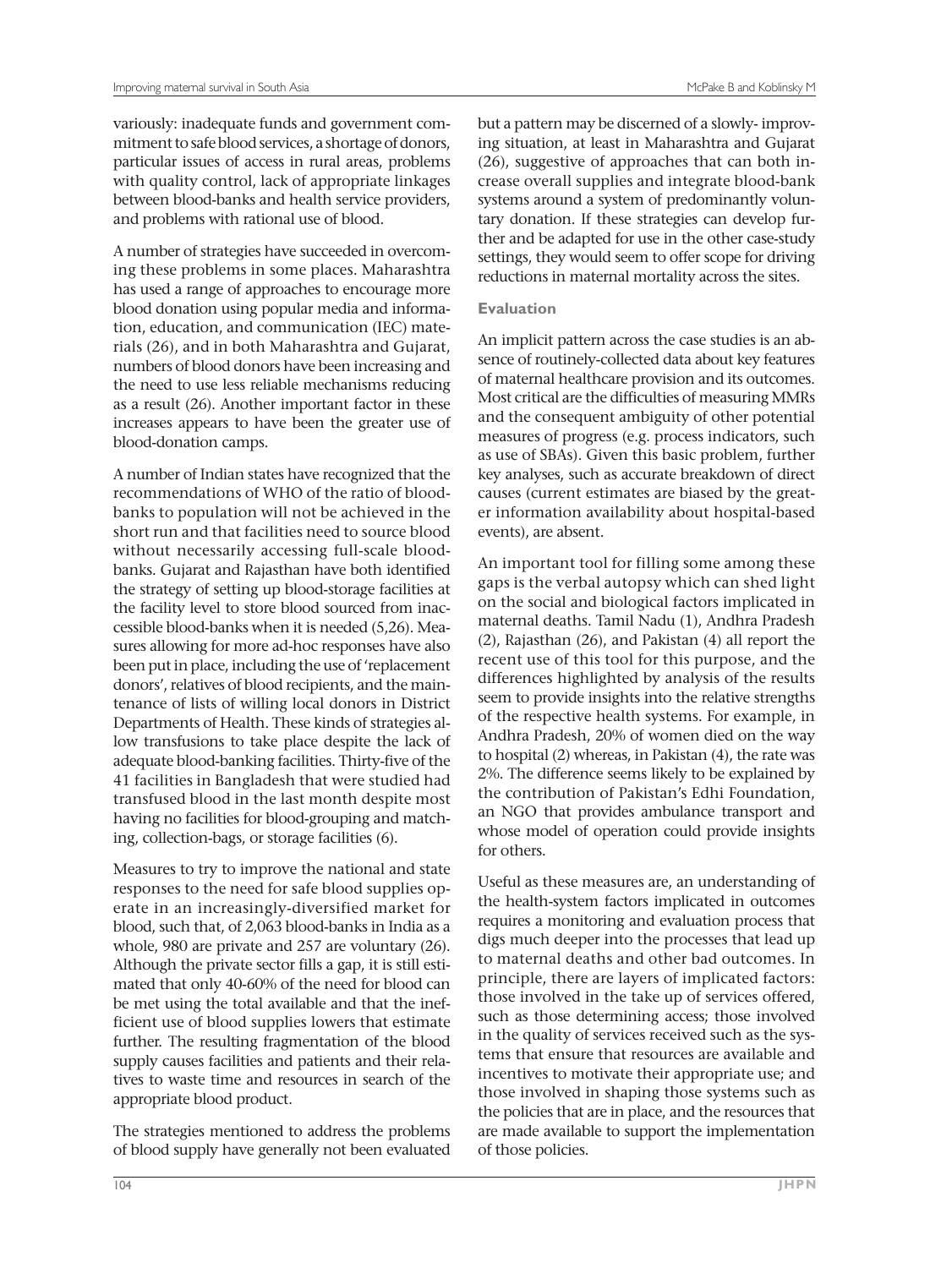The critical gaps in information for monitoring and evaluation are those involved in understanding the extent to which things that have been regulated or legislated exist in practice: in the terms of figure 2, the detail of the *de facto* system. While factors that determine whether services once made available are used, are equally important in determining the ultimate impact of programmes, they are not so clearly the responsibility of programmes.

In all the case studies, availability of staff and presence or absence of critical inputs to safe delivery, such as blood and basic equipment and supplies, could only be determined by an ad-hoc survey. There is no routine reporting system for these. Routine monitoring of the gaps in the basic infrastructure would allow for regular review of why gaps are emerging: whether resources are not budgeted, whether budgeted resources are not reaching the levels of the system required, whether there is a leakage of resources that have been provided, whether posted staff members have renegotiated their posts or are routinely absent, and whether it is proving difficult to recruit or retain health workers of particular cadres. The routine tracking of gaps in provision back through layers of factors implicated in these gaps would provide basic information for the effective management of maternal health programmes that could be much more sensitive to emerging and changing realities than any manager can be under current information constraints.

#### **CONCLUSIONS**

The South Asian story is one of impressive achievements and improvements over the most recent decades. Where the time-trend data have been presented, these show great increases in the proportion of births taking place in institutions or with skilled attendants, and overall trends of remarkable declines in MMR. Although, in some cases, the MMR trend appears erratic, this is more likely the effect of measurement difficulty—overall declines over longer periods are consistently downwards.

These improvements have occurred despite the widespread documented difficulties of achieving adequate, functional and accessible safe delivery services. Where the situation of frontline service provision has been studied in detail, it consistently highlights non-availability or non-functioning critical components of a safe-delivery service, including lack of access to blood, non-availability of basic equipment, and absence of the necessary skilled personnel for both basic and emergency obstetric

Volume 27 | Number 2 | April 2009 105

care. The widespread use of the informal private sector and the formal private system, despite its financial inaccessibility, reflects the failure of the public system to offer an acceptable service. Although failures to provide adequate care in the private system are also well-documented, these have not been the focus of the case studies in this issue of the Journal.

This combination of observations presents, superficially at least, a puzzle and one that has been explicitly analyzed by the Bangladesh paper (25) that exhaustively considers alternative theories of change behind the decline in MMR. That paper is unable to single out one dominant explanation, and it is likely that, in the other cases too, a combination of factors has been responsible. While the services available in present-day public facilities exhibit clear defects compared to what is desirable, those available 10 or 20 years ago have not been adequately documented to enable a valid comparison. The case studies of responses to postpartum haemorrhage and eclampsia verify that the publichealth system is able to intervene at critical moments and effect better outcomes, for all its documented shortcomings.

A few case studies have focused in depth on the larger social changes that may also provide some explanation. It is widely understood that economic and social change has been rapid in South Asia, perhaps most so in India where real per-capita income growth averaged 2.6% between 1970 and 2004 (27) and the status of women is in flux, improving in at least some sections of society (28). Bangladesh has also seen positive economic and social trends in recent years with GNP per-capita having grown from US\$ 217 in 1995 to US\$ 445 in 2005, and women achieving a higher rate of secondary school enrollment than men by 2002-2003 (WHO country health-system profile—http://www.searo.who. int/en/Section313/Section1515\_6122.htm).

The initiatives documented in the case studies in this issue of the Journal and suggested to have played a specific role at least in increasing the use of institutional delivery assistance, such as Chiranjeevi Scheme and JSY, are notably separated from the main health system and are separately labelled as 'schemes' and 'programmes' and budgeted additional to the running of the mainstream system. As such, these testify to the inventiveness of key individuals who have been able to lobby and secure funding for discrete activities and then to make sure that these are implemented effectively.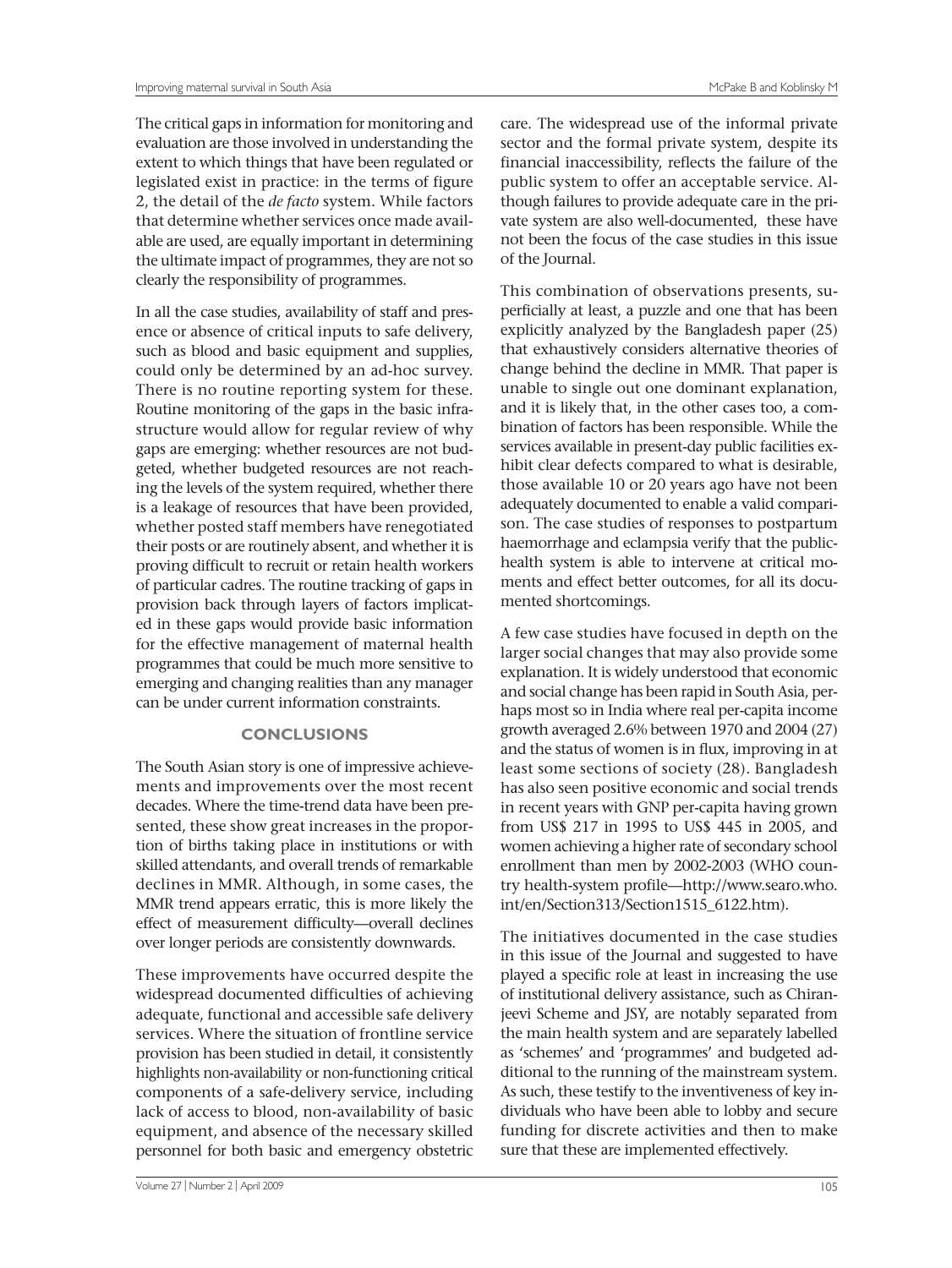However, these also testify to the relative difficulty of more wholesale change within the public system. In effect, these programmes recognize that there are opportunities to benefit from unused capacity in the private sector, that public-service human-resource management works poorly, and greater flexibility and the use of incentives are required to ensure that priority activity happens and that intended beneficiaries of programmes may need support in accessing care and cannot be assumed passive recipients. In contrast, these insights appear to be lacking in the mainstream health system where pervasive failures are repeatedly documented. There is resistance to adopt these principles for routine business rather than for ad-hoc programmes, and this resistance results in wasted resources—like the presence of only one half of the gynaecologist-anaesthetist pair required to provide EmOC in Bangladesh (6)—and potentially, a fragility of the sustainability of the special programmes that may be overly dependent on key individuals and on ad-hoc approvals for continuation of funding.

In a recent novel, Mary Lawson describes the (fictional) response of early 20th century rural Canada to the problem of access to medical care by remote communities:

"Ian's grandfather had been Struan's first resident doctor and, when he'd answered the Doctor Wanted advertisement they'd put in a Toronto medical journal, the grateful townspeople built him a house just a block west of Main Street ….

… as much as anything else, the building of the house had been a statement of faith on the part of the people of Struan. Until then they'd had to go to New Liskeard if they required a doctor, and if you needed medical help badly enough to make the journey to New Liskeard, the odds were that you were in no state to make the journey. Getting their own doctor was a sign that the town had arrived. In the brief interval between applying the final coat of paint and the arrival of Dr Christopherson, the people of Struan found excuses to walk past the house and admire it. You looked at that house and you thought, this is no fly-by-night northern settlement sprung up around a sawmill; any town that can afford to build its doctor a house like this is here to stay." (Lawson M. The other side of the bridge. London; Vintage Books, 2007)

This account seems to identify things missing in

privation to be commanded to take up the post and on the community to engineer their own solution

and take pride in the outcome.

In the modern global economy and in the South Asian context, approaches to achieve a better distribution of health staff will be different, but will likely apply the same mechanisms (community leadership and self selection). Nevertheless, it is apparent that, despite recognizing the requirements of a functional system, a wholesale change in that direction does not occur. Clues as to why might be found in Bangladesh's difficulties in trying to make the wholesale change of integration of the department of health and family welfare and the conflicts that identified with vested interests in the status quo. This echoes experience with more wholesale health-sector reform in multiple contexts across high- and low- income countries and widespread geographical regions. Even when a fundamental change to system operation is legislated, it is often resisted and subverted at implementation and tends not to achieve its intended effects.

All this implies that effective strategies will involve not only state and national-level policy change—as far as is feasible reflecting the principles that are understood to support better functioning systems but also capacitating local managers to recognize and work with the dynamic responses between such policy and its outcomes. Such capacitating involves not just equipping with relevant skills but also working at successively higher levels of the system to support the delegation of the appropriate authorities to allow those skills to be put to use. Clearly, this is not an overnight 'fix' but the objective of long-term strategies to achieve social development in all its dimensions, including maternal health.

#### **REFERENCES**

- 1. Padmanaban P, Raman PS, Mavalankar DV. Innovations and challenges in reducing maternal mortality in Tamil Nadu, India. *J Health Popul Nutr* 2009;27:202-19.
- 2. Prakasamma M. Maternal mortality-reduction programme in Andhra Pradesh. *J Health Popul Nutr* 2009; 27:220-34.
- 3. Mavalankar DV, Vora KS, Ramani KV, Raman P, Sharma B, Upadhyaya M. Maternal health in Gujarat, In-